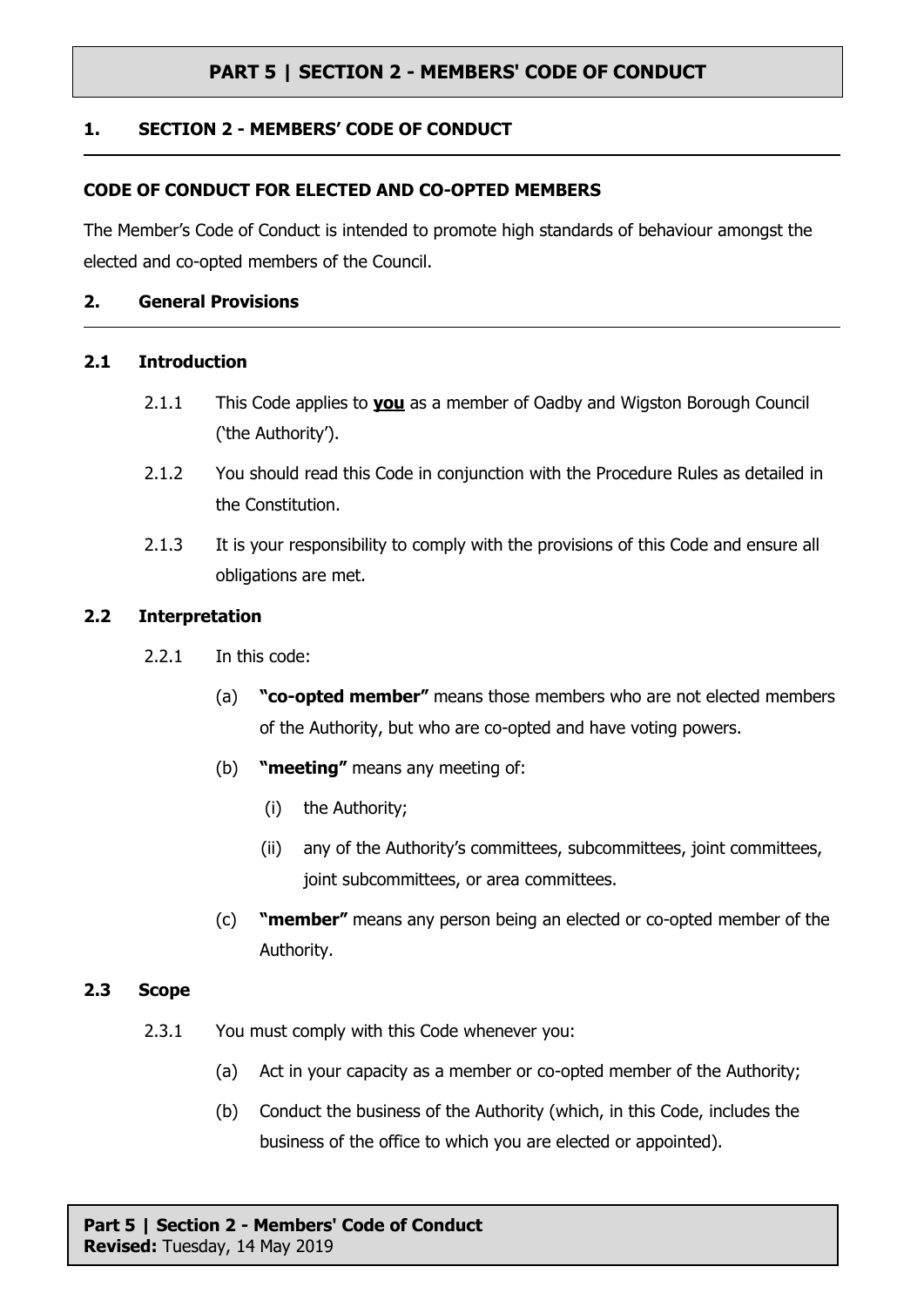- 2.3.2 Where you act as a representative of the Authority:
	- (a) On another relevant authority, you must, when acting for that other authority, comply with that other authority's code of conduct; or
	- (b) On any other body, you must, when acting for that other body, comply with this Code of Conduct, except and insofar as it conflicts with any other lawful obligations to which that other body may be subject.

#### **3. The Principles**

3.1 In accordance with the requirements of the Localism Act 2011, you must have regard to the following principles and observe the following rules of behaviour:

#### 3.1.1 **Principle 1 – Selflessness**

Holders of public office should act solely in terms of the public interest.

## 3.1.2 **Principle 2 – Integrity**

Holders of public office must avoid placing themselves under any obligation to people or organisations that might try inappropriately to influence them in their work. They should not act or take decisions in order to gain financial or other material benefits for themselves, their family, or their friends. They must declare and resolve any interests and relationships.

## 3.1.3 **Principle 3 – Objectivity**

Holders of public office must act and take decisions impartially, fairly and on merit, using the best evidence and without discrimination or bias.

#### 3.1.4 **Principle 4 – Accountability**

Holders of public office are accountable to the public for their decisions and actions and must submit themselves to the scrutiny necessary to ensure this.

#### 3.1.5 **Principle 5 – Openness**

Holders of public office should act and take decisions in an open and transparent manner. Information should not be withheld from the public unless there are clear and lawful reasons for so doing.

#### 3.1.6 **Principle 6 – Honesty**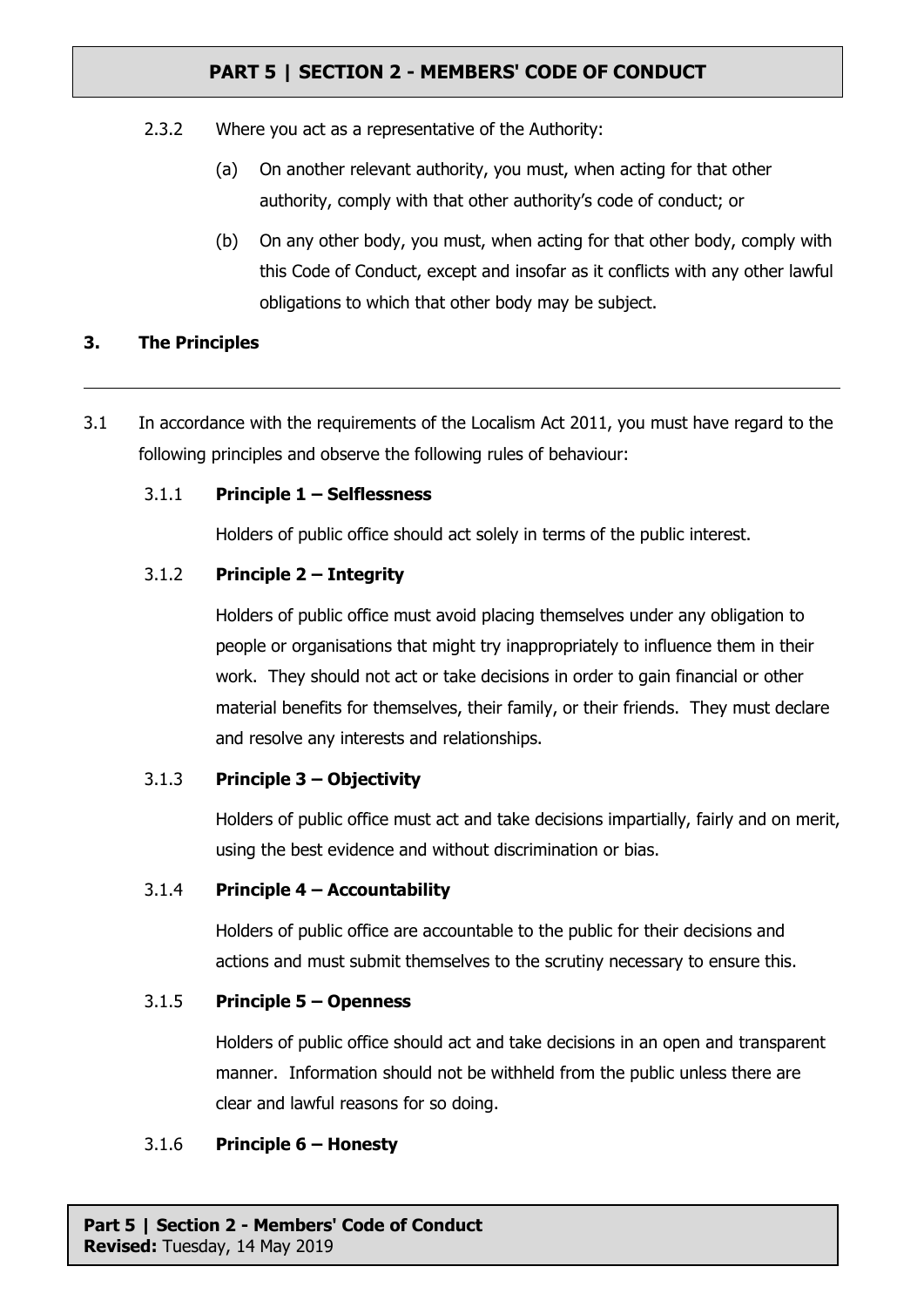Holders of public office should be truthful.

## 3.1.7 **Principle 7 – Leadership**

Holders of public office should exhibit these principles in their own behaviour. They should actively promote and robustly support the principles and be willing to challenge poor behaviour wherever it occurs.

**3.2** The above principles articulate the fundamental values of public service that underpin the conduct of members. The following provisions contained in this Code are derived from these principles and provide a set of enforceable minimum standards for the conduct that is expected of members and co-opted members of the Authority when they are acting in that capacity.

## **4. General Obligations**

#### **4.1 Respect**

- 4.1.1 You must treat others with respect by striving to establish respectful and courteous relationships with everyone you come into contact with as a member.
- 4.1.2 You must not:
	- (a) Do anything which may cause the Authority to breach any of the equality enactments;
	- (b) Bully any person;
	- (c) Intimidate or attempt to intimidate any person who is or is likely to be:
		- (i) A complainant;
		- (ii) A witness; or
		- (iii) Involved in the administration of any investigation or proceedings;

in relation to an allegation that a member (including yourself) has failed to comply with his or her Authority's code of conduct.

(d) Do anything which compromises or is likely to compromise the impartiality of those who work for, or on behalf of, the Authority.

## **4.2 Confidentiality**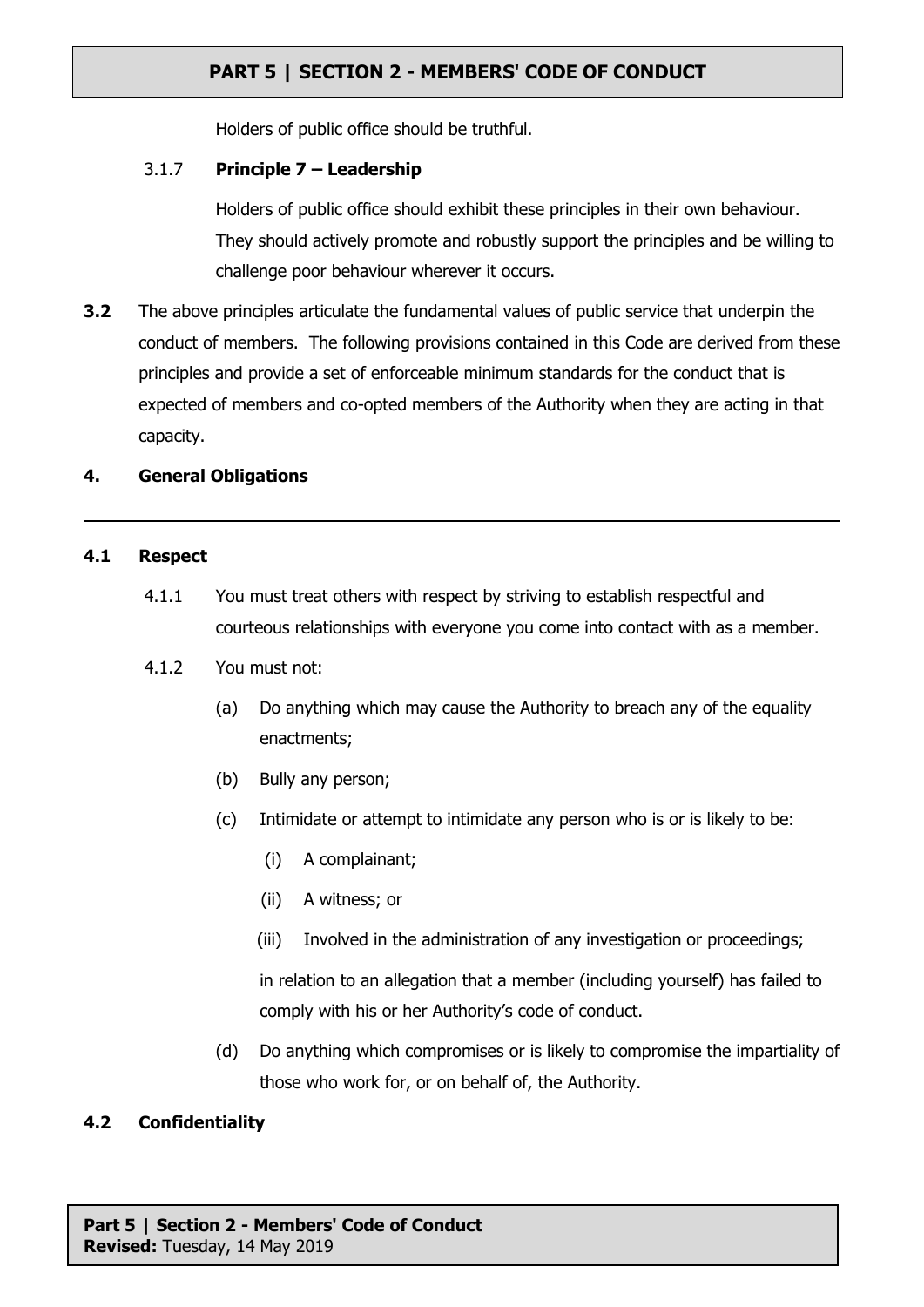- 4.2.1 You must not disclose information given to you in confidence by anyone, or information acquired by you which you believe, or ought reasonably to be aware, is of a confidential nature, except where:
	- (a) You have the consent of a person authorised to give it;
	- (b) You are required by law to do so;
	- (c) The disclosure is made to a third party for the purpose of obtaining professional advice provided that the third party agrees not to disclose the information to any other person; or
	- (d) The disclosure is:
		- (i) Reasonable and in the public interest; and
		- (ii) Made in good faith and in compliance with the reasonable requirements of the Authority.
- 4.2.2 You must not prevent another person from gaining access to information to which that person is entitled by law.

## **4.3 Reputation of the Authority**

4.3.1 You must not conduct yourself in a manner which could reasonably be regarded as bringing your office or the Authority into disrepute.

## **4.4 Use of Your Position and the Authority's Resources**

- 4.4.1 You must not use or attempt to use your position as a member improperly to confer on or secure for yourself or any other person, an advantage or disadvantage.
- 4.4.2 You must, when using or authorising the use by others of the resources of the Authority:
	- (a) Act in accordance with the Authority's reasonable requirements;
	- (b) Ensure that such resources are not used improperly (including use for political and part political purposes).

## **4.5 Publicity**

4.5.1 You must have regard to any applicable Local Authority Code of Publicity made under the relevant legislation in existence at the time.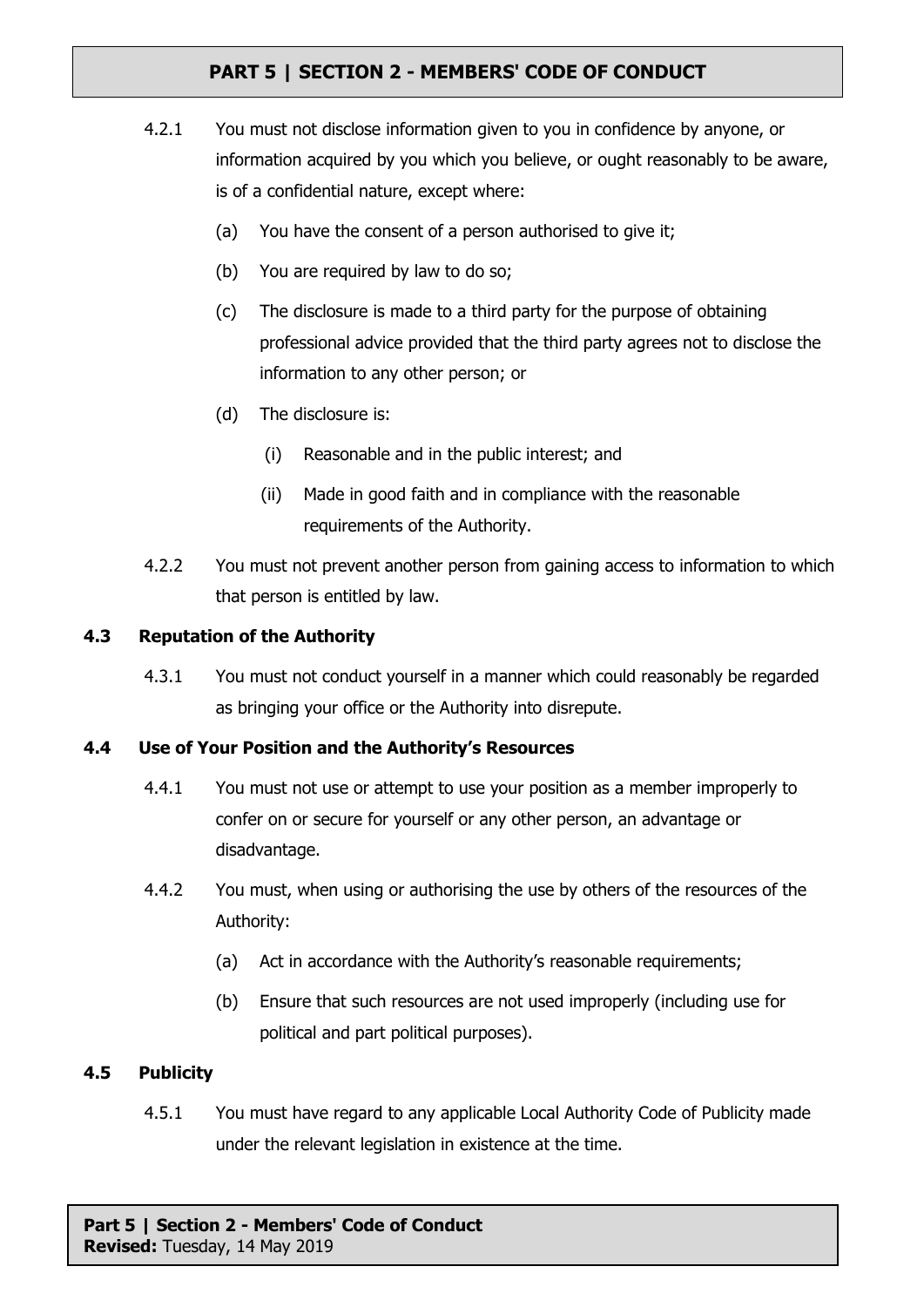#### **4.6 Decision Making**

- 4.6.1 When reaching decisions on any matter you must have regard to any relevant advice provided to you by officers of the Authority acting pursuant to their statutory responsibilities (including a proper officer designated by the Authority), or advisors to the Authority.
- 4.6.2 You must give reasons for all decisions in accordance with any statutory requirements and any reasonable additional requirements imposed.
- 4.6.3 You must follow the adopted corporate operational policies of the Authority.

## **5. Interests**

#### **5.1 Disclosable Pecuniary Interests**

#### Definition

- 5.1.1 You have a Disclosable Pecuniary Interest in any business of the Authority if it is of a description specified in regulations made by the Secretary of State and the interest is:
	- (a) Yours;
	- (b) Your spouse's or civil partner's;
	- (c) Somebody with whom you are living as husband and wife or as if you are civil partners;

and you are aware, in the case of paragraphs (b) and (c), that the other person has the interest.

[Note 2: the regulations currently in force are attached but do not form part of the Constitution determined by the Authority, as they may be amended by the Government at any time.]

Declaring at and Participation in Meetings

5.1.2 If you are present at any meeting of the Authority, and you have a Disclosable Pecuniary Interest in any matter to be considered or being considered, and the interest is not a 'sensitive interest', at the meeting: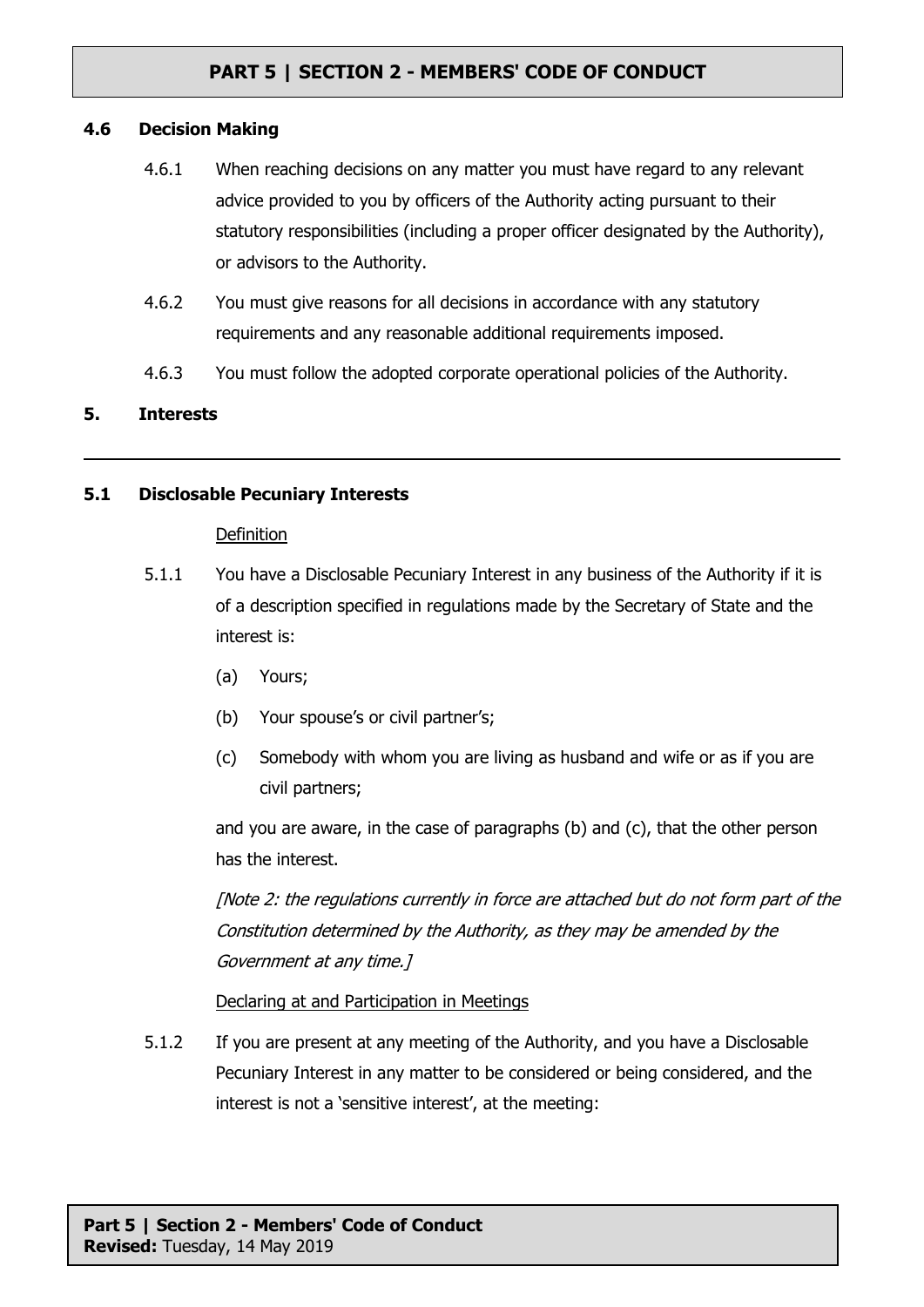- (a) You must disclose the interest to the meeting whether or not is has been registered;
- (b) Unless a dispensation has been given, you may not participate in any discussion of the matter at the meeting;
- (c) Unless a dispensation has been given, you may not participate in any vote taken on the matter at the meeting.
- 5.1.3 Where you have a Disclosable Pecuniary Interest in any business of your Authority, you may attend a meeting but only for the purpose of making representations, answering questions or giving evidence relating to the business, provided that the public are also allowed to attend the meeting for the same purpose, whether under a statutory right or otherwise, and you leave the room where the meeting is held immediately after making representations, answering questions or giving evidence.
- 5.1.4 Following any disclosure of a Disclosable Pecuniary Interest at a meeting which is not on the Authority's register or the subject of a pending notification, you must notify the Monitoring Officer in writing of the interest within 28 days beginning with the date of disclosure.
- 5.1.5 Where an executive member may discharge functions alone and becomes aware of a Disclosable Pecuniary Interest in a matter being dealt with or to be dealt with by him/her, the executive member must notify the Monitoring Officer of the interest and must not take any steps or further steps in the matter.

## **5.2 Personal Interests**

## Definition

- 5.2.1 You have a personal interest in any business of the Authority where either:
	- (a) It relates to or is likely to affect:
		- (i) Any body of which you are a member or in a position of general control or management and to which you are appointed or nominated by the Authority;
		- (ii) Any body:
			- Exercising functions of a public nature;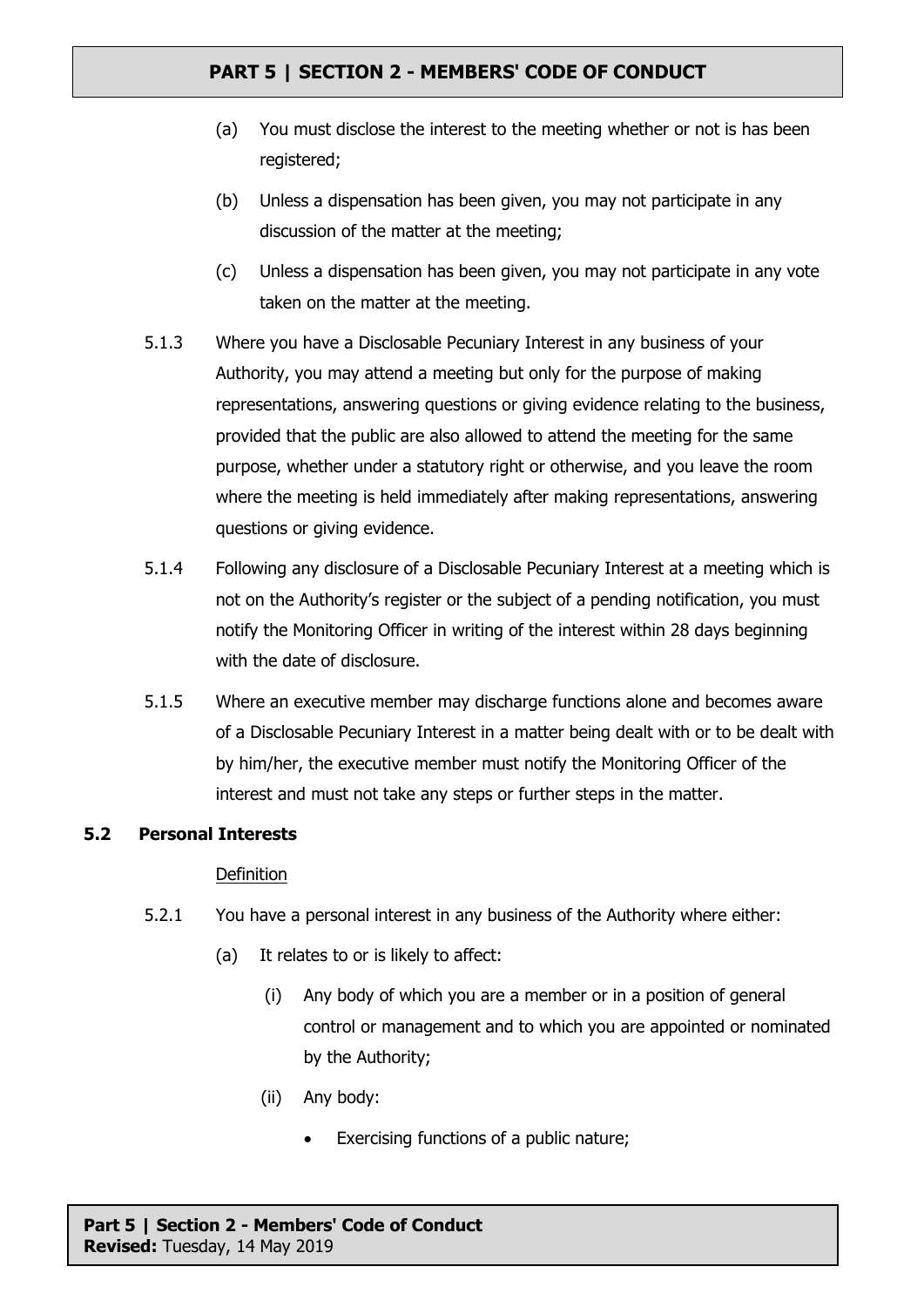- Directed to charitable purposes; or
- One of whose principle purposes includes the influence of public opinion or policy (including any political party or trade union); of which you are a member or in a position of general control or management.
- (iii) The interests of any person from whom you have received a gift or hospitality with an estimated value of at least £50 within the last 12 months.
- (b) A decision in relation to that business might reasonably be regarded as affecting your wellbeing or financial position or the wellbeing or financial position of a relevant person to a greater extent than the majority of other council tax payers, ratepayers, or inhabitants of the electoral division or ward, as the case may be, affected by the decision.
- 5.2.2 For the purposes of paragraph 5.2.1, a "relevant person" is:
	- (a) A member of your family or any person with whom you have a close association; or
	- (b) Any person or body who employs or has appointed such persons, any firm in which they are a partner, or any company of which they are directors; or
	- (c) Any person or body in whom such persons have a beneficial interest and a class of securities exceeding the nominal value of £25,000 or one hundredth of the total issued share capital of that body; or
	- (d) Any body of a type described in sub-paragraph  $5.2.1(a)(i)$  or  $5.2.1(a)(ii)$ .

## Declaring at and Participation in meetings

5.2.3 Subject to paragraph 5.2.5 below, where you have a Personal Interest in any business of the Authority and where you are aware or ought reasonably to be aware of the existence of the Personal Interest and you attend a meeting of the Authority where such business is considered, you must disclose to that meeting the existence and nature of that interest at the commencement of the meeting and prior to any discussion of the relevant item, or as soon as the interest becomes apparent to you.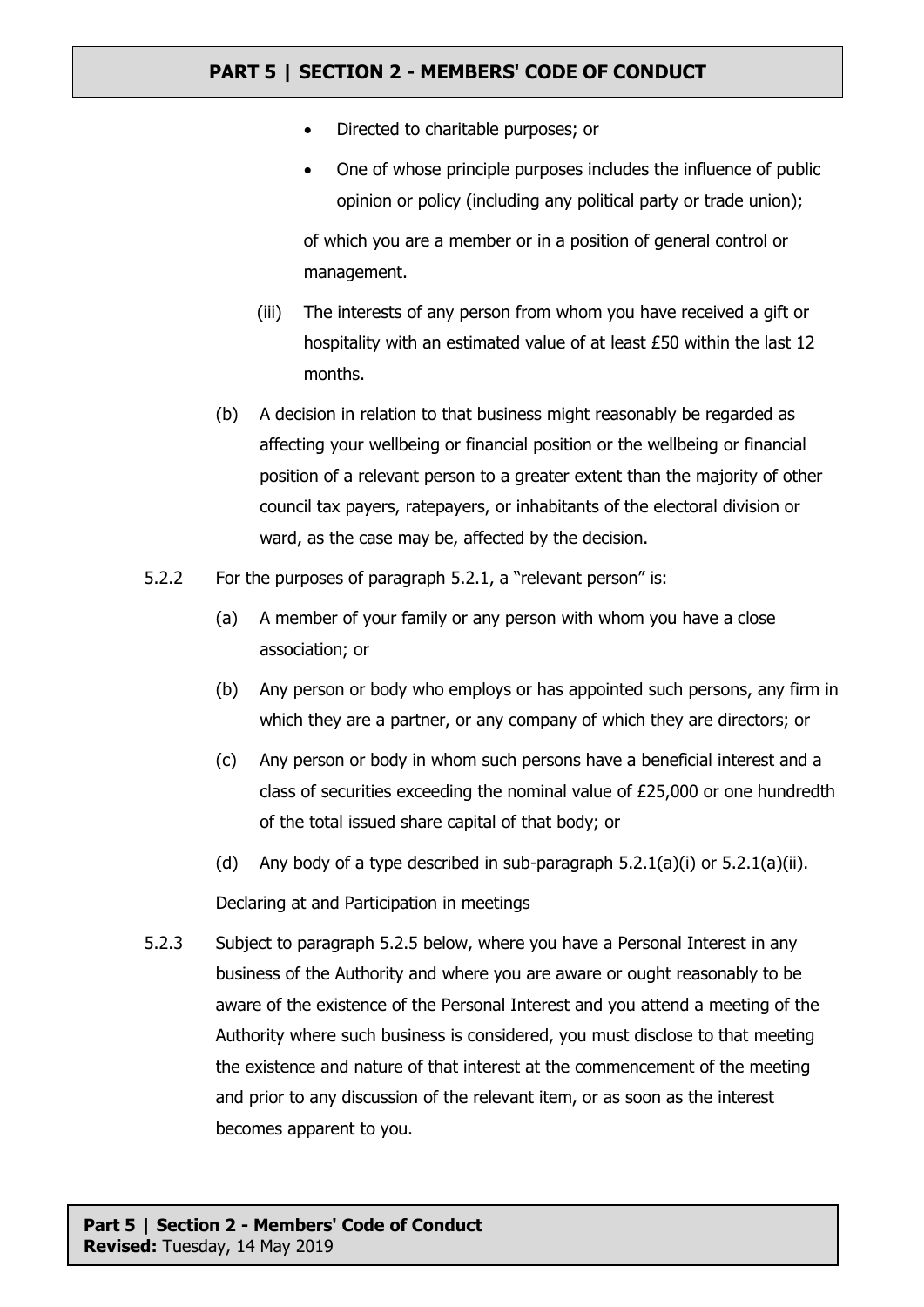- 5.2.4 Where you have a Personal Interest you may remain in the meeting, speak and vote on the matter unless to do so would compromise your impartiality obligations or any other obligations set out in this Code.
- 5.2.5 Where you have a Personal Interest, but, by virtue of paragraph 5.4.2, sensitive information relating to it is not registered in the Authority's Register of Members Interests, you must indicate to the meeting that you have a Personal Interest, but need not disclose the sensitive information to the meeting.

## **5.3 Personal Interests Which Might Lead to Bias**

## **Definition**

- 5.3.1 In addition to the requirements in relation to Disclosable Pecuniary Interests referred to in Section 5.1 of Part 5 of this Code, you have a Personal Interest which might lead to bias in any business of the Authority where:
	- (a) You have a "Personal Interest" as defined in paragraph 5.2.1 and 5.2.2 above; and
	- (b) That "Personal Interest" is one which a member of the public with knowledge of the relevant facts, would reasonably regard as so significant that it is likely to prejudice your judgement of the public interest.
- 5.3.2 The provisions of paragraph 5.3.1 shall be applied in such a manner as to recognise that this Code should not obstruct a member's service on more than one local authority. For the avoidance of doubt, participation in discussion and decision making at one local authority will not by itself normally prevent you from taking part in discussion and decision making on the same matter at another local authority. This is on the basis that a reasonable member of the public will see no objection in principle to such service or regard it as prejudicing a member's judgement of the public interest and will only regard a matter as giving rise to a Personal Interest which might lead to bias in exceptional circumstances.

## Declaring at and Participation in Meetings

5.3.3 If you are present at any meeting of the Authority, and you have a Personal Interest which might lead to bias in any matter to be considered or being considered, and the interest is not a 'sensitive interest', subject to paragraphs 5.3.4 and 5.3.5 below, at the meeting: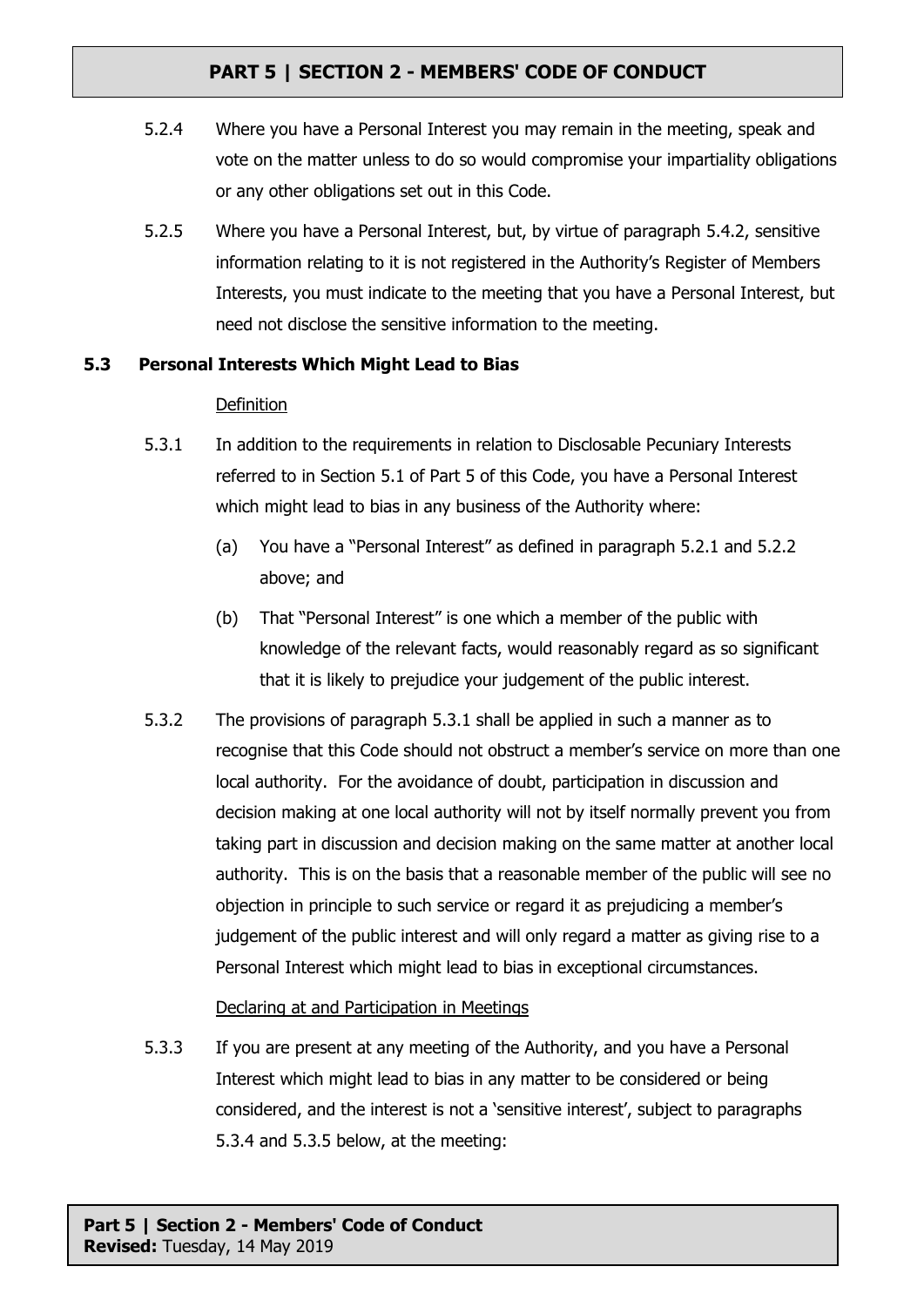- (a) You must disclose the interest to the meeting (whether or not it is registered);
- (b) Unless a dispensation has been given, you may not participate in any discussion of the matter at the meeting;
- (c) Unless a dispensation has been given, you may not participate in any vote taken on the matter at the meeting.
- 5.3.4 Where you have a Personal Interest which might lead to bias in any business of your authority, you may attend a meeting but only for the purpose of making representations, answering questions or giving evidence relating to the business, provided that the public are also allowed to attend the meeting for the same purpose, whether under a statutory right or otherwise, and you must leave the room where the meeting is held immediately after making representations, answering questions or giving evidence.
- 5.3.5 Subject to you disclosing the interest at the meeting, you may attend a meeting and vote on a matter where you have a Personal Interest which might lead to bias, if the matter relates to:
	- (a) Housing, where you are a tenant of the Authority provided that those functions do not relate particularly to your tenancy or lease;
	- (b) School meals or school transport and travelling expenses, where you are a parent or guardian of a child in full time education, or are a parent governor of a school, unless it relates particularly to the school which the child attends;
	- (c) An allowance, payment or indemnity given to members;
	- (d) Any ceremonial honours given to members; or
	- (e) Setting Council Tax or precept under the Local Government Finance Act 1992.

#### **5.4 Registration of Interests**

- 5.4.1 Subject to paragraph 5.5.1 (Sensitive Interests), you must within 28 days of:
	- (a) The adoption of this Code; or
	- (b) Your election or appointment to office as a member (where that is later);